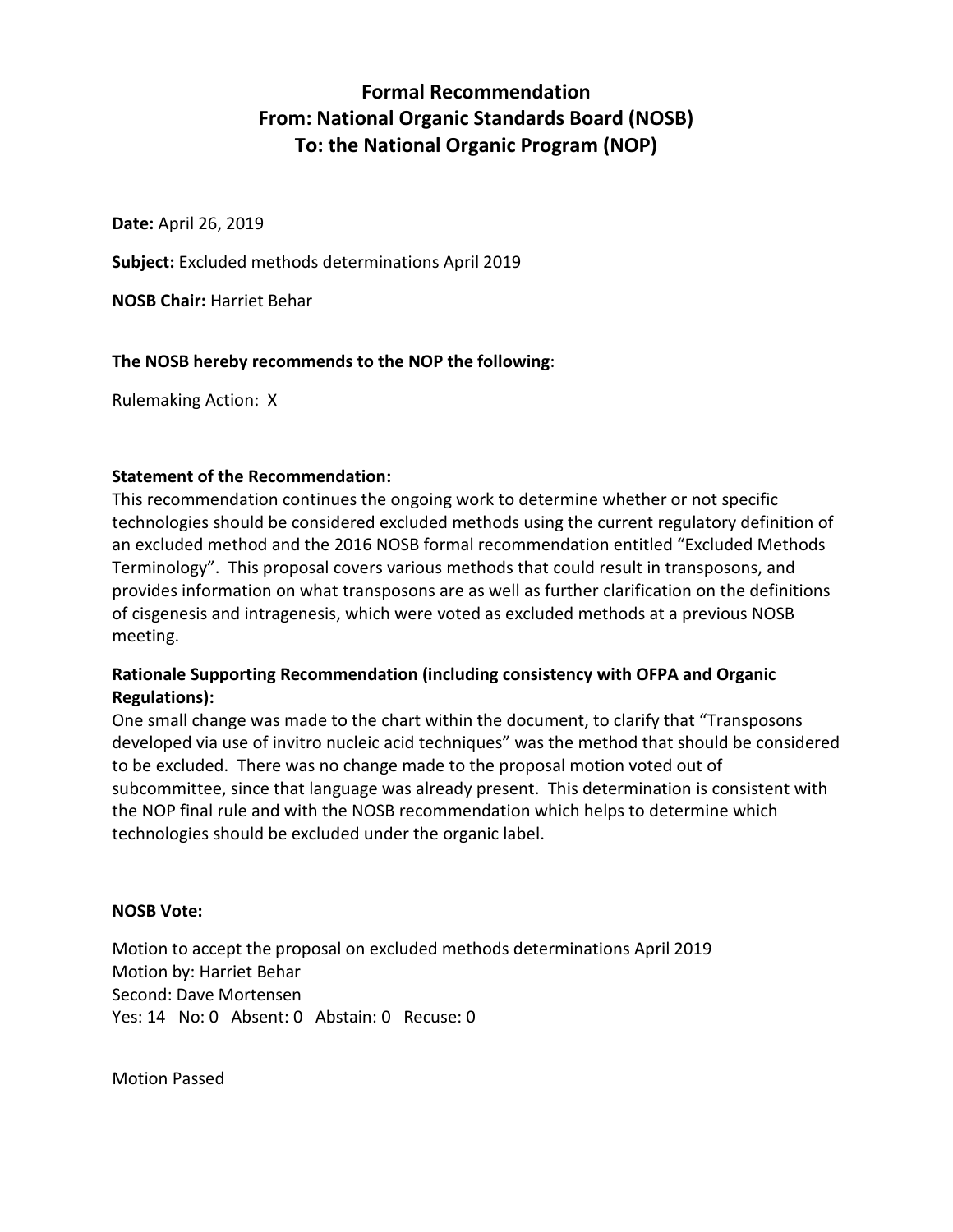## **National Organic Standards Board Materials/GMO Subcommittee Proposal Excluded Method Determinations April 2019 February 12, 2019**

#### **Introduction and background**

At the November 18, 2016, in-person NOSB meeting, the NOSB recommended that the National Organic Program (NOP) develop a formal guidance document for the determination and listing of excluded methods. The 201[6 recommendation,](https://www.ams.usda.gov/sites/default/files/media/MSExcludedMethods.pdf) entitled "Excluded Methods Terminology," clarified the excluded methods definitions and criteria in response to increasing diversity in the types of genetic manipulations performed on seed, livestock, and other biologically-based resources used in agriculture. Genetic engineering is a rapidly expanding field in science. The NOSB recognizes the need to continually add methods to the list for review and to determine if the methods are or are not acceptable in organic agriculture. In addition to the 2016 recommendation, a [discussion](https://www.ams.usda.gov/sites/default/files/media/MSExcludedMethodsDiscussionDocumentNov2016.pdf) document provided a list of technologies needing further review to determine if they should be classified as excluded methods or not. At the Fall 2017 NOSB in-person meeting, the NOSB passed a [recommendation](https://www.ams.usda.gov/sites/default/files/media/MSExcludedMethodsFinalRec.pdf) to add three technologies as excluded methods to the NOP guidance document. In Fall 2018, the NOSB recommended one technology be added to the list of methods that are not to be excluded in organic production.

#### **Goals of this proposal/document**

This proposal addresses three more items on the "To Be Determined" list found in the November 2016 discussion document. Using the NOSB's proposed improved definitions of excluded methods, the NOSB Materials Subcommittee has clarified what type of technologies used to cause transposons should be excluded methods in organic agriculture and what type of activity should not be excluded.

Public comment at numerous NOSB meetings over the years continues to stress the view that technologies used to manipulate the genetic code in a manner that is outside traditional plant and animal breeding should remain prohibited in organic production. Among all of the organic stakeholders, there is a strong belief that genetic engineering is a threat to the integrity of the organic label. Both organic producers and consumers reject the inclusion of genetic engineering in organic production. This document represents the continuing work of the NOSB to clarify which methods in the expanding field of genetic engineering can or cannot be used under the USDA organic seal.

#### **Criteria**

Below are the criteria listed in the previous NOSB recommendations to determine if methods should be excluded:

- 1. The genome is respected as an indivisible entity, and technical/physical insertion, deletions, or rearrangements in the genome is refrained from (e.g. through transmission of isolated DNA, RNA, or proteins). *In vitro* nucleic acid techniques are considered to be an invasion into the plant genome.
- 2. The ability of a variety to reproduce in a species-specific manner has to be maintained, and genetic use restriction technologies are refrained from (e.g. Terminator technology).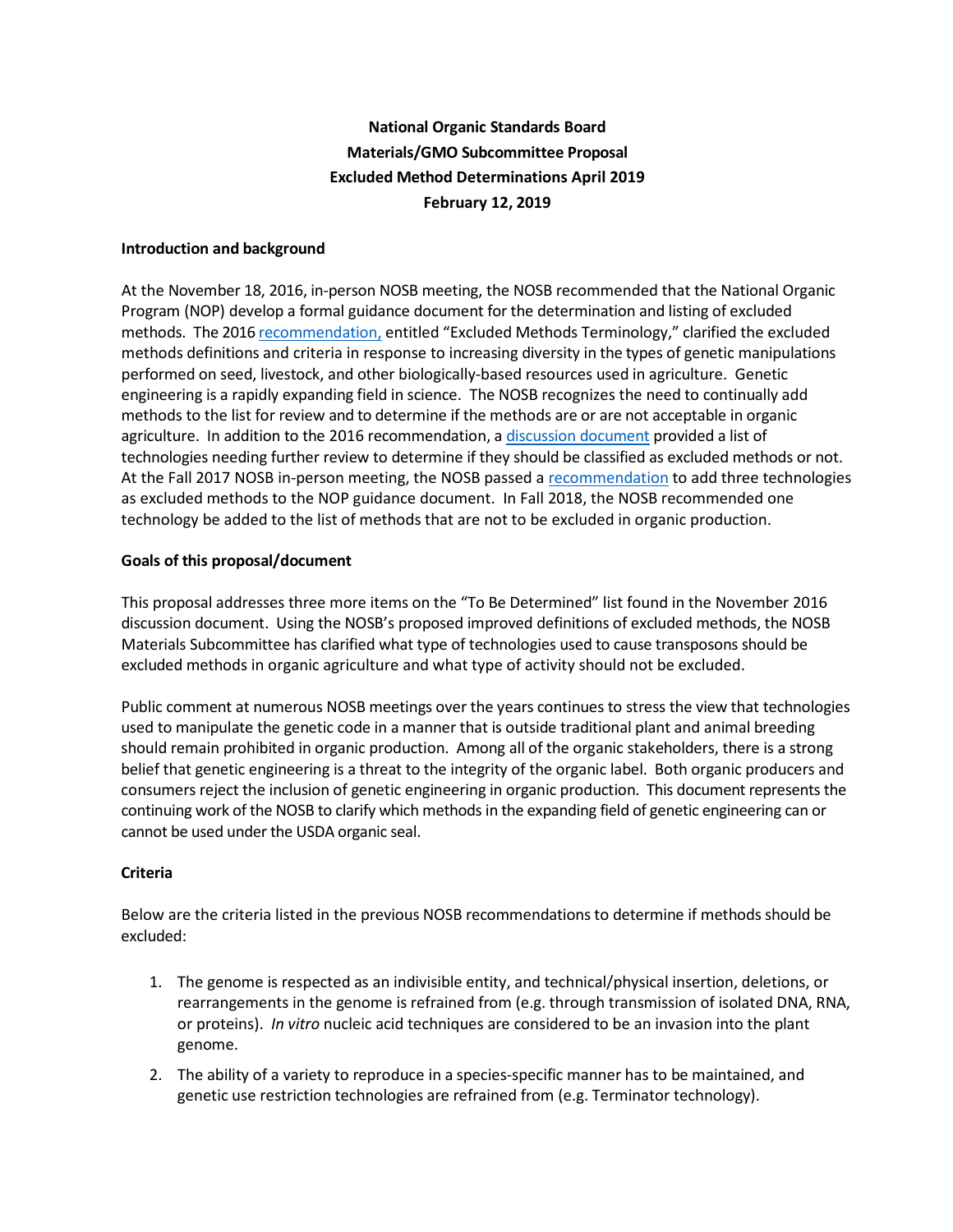- 3. Novel proteins and other molecules produced from modern biotechnology must be prevented from being introduced into the agro-ecosystem and into the organic food supply.
- 4. The exchange of genetic resources is encouraged. In order to ensure farmers have a legal avenue to save seed and plant breeders have access to germplasm for research and developing new varieties, the application of restrictive intellectual property protection (e.g., utility patents and licensing agreements that restrict such uses to living organisms, their metabolites, gene sequences, or breeding processes) are refrained from.

The NOSB has voted and determined these to be excluded methods.

| <b>Method and</b>                                                                                                                                            | <b>Types</b>                                                                                                                                                                                                                                                                                                                                                                                                      | <b>Excluded</b> | <b>Criteria</b> | <b>Notes</b>                                                                                                                    |
|--------------------------------------------------------------------------------------------------------------------------------------------------------------|-------------------------------------------------------------------------------------------------------------------------------------------------------------------------------------------------------------------------------------------------------------------------------------------------------------------------------------------------------------------------------------------------------------------|-----------------|-----------------|---------------------------------------------------------------------------------------------------------------------------------|
| synonyms                                                                                                                                                     |                                                                                                                                                                                                                                                                                                                                                                                                                   | <b>Methods</b>  | <b>Applied</b>  |                                                                                                                                 |
| Targeted genetic<br>modification (TagMo)<br>syn. Synthetic<br>gene technologies<br>syn. Genome<br>engineering<br>syn. Gene editing<br>syn. Gene<br>targeting | Sequence-specific<br>nucleases (SSNs)<br>Meganucleases Zinc finger<br>nuclease (ZFN)<br>Mutagenesis via<br>Oligonucleotides<br>CRISPR-Cas system<br>(Clustered regularly<br>interspaced short<br>palindromic repeats) and<br>associated protein genes<br><b>TALENs (Transcription</b><br>activator-like effector<br>nucleases)<br>Oligonucleotide directed<br>mutagenesis (ODM) Rapid<br>Trait Development System | <b>YES</b>      | 1, 3, 4         | Most of these new<br>techniques are not<br>regulated by USDA and<br>are currently difficult to<br>determine through<br>testing. |
| <b>Gene Silencing</b>                                                                                                                                        | RNA-dependent DNA<br>methylation (RdDM)<br>Silencing via RNAi<br>pathway RNAi pesticides                                                                                                                                                                                                                                                                                                                          | <b>YES</b>      | 1, 2, 4         |                                                                                                                                 |
| Accelerated plant<br>breeding techniques                                                                                                                     | <b>Reverse Breeding</b><br>Genome<br>Elimination<br>FasTrack<br><b>Fast flowering</b>                                                                                                                                                                                                                                                                                                                             | <b>YES</b>      | 1, 2, 4         | These may pose an<br>enforcement<br>problem for organics<br>because they are not<br>detectable in tests.                        |
| Synthetic Biology                                                                                                                                            | Creating new DNA<br>sequences<br>Synthetic chromosomes<br>Engineered biological<br>functions and systems                                                                                                                                                                                                                                                                                                          | <b>YES</b>      | 1, 3, 4         |                                                                                                                                 |
| Cloned animals and<br>offspring                                                                                                                              | Somatic nuclear transfer                                                                                                                                                                                                                                                                                                                                                                                          | <b>YES</b>      | 1, 3            |                                                                                                                                 |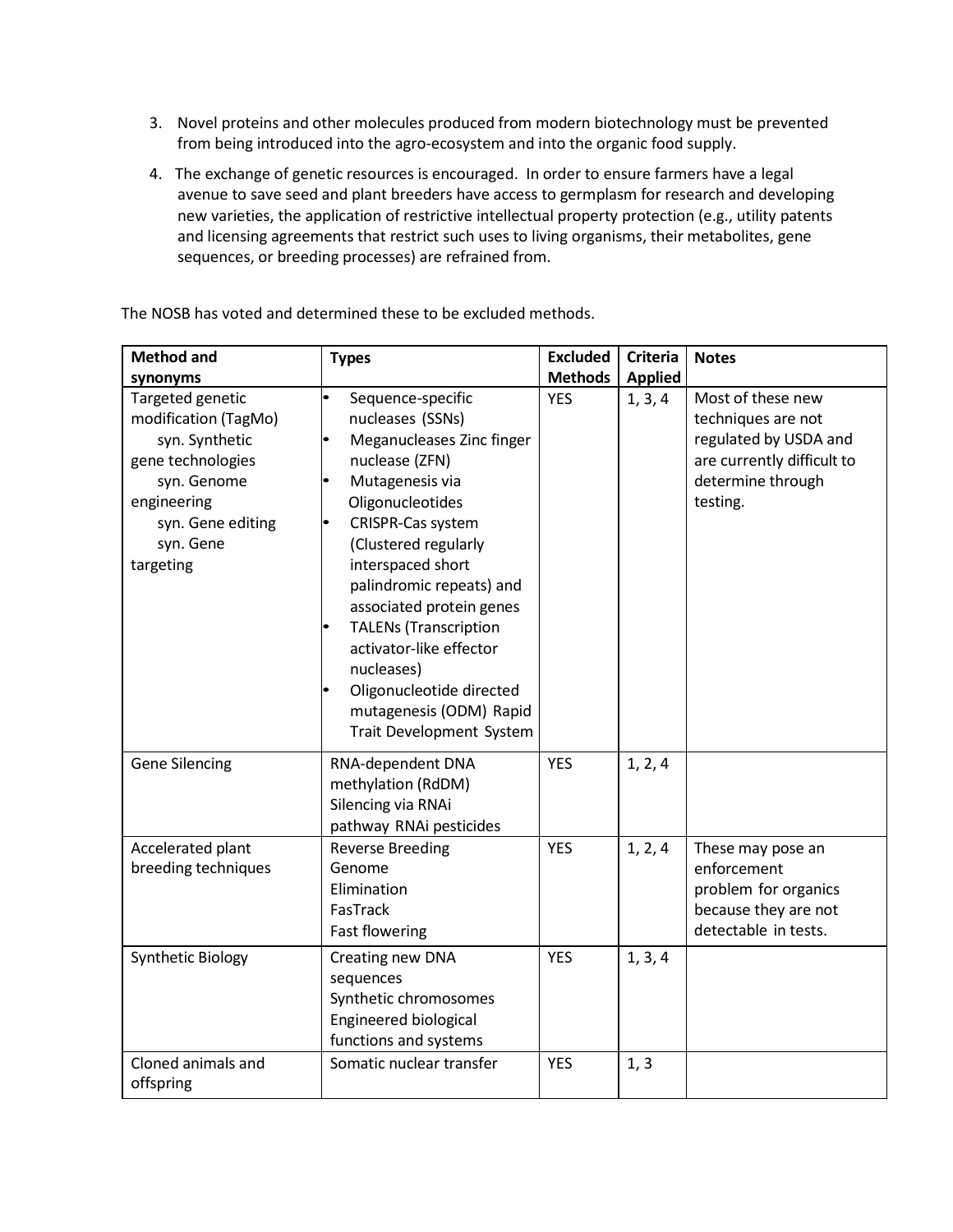| Plastid           |                                                                                                                                                                                                                                                                                                                                           | <b>YES</b> | 1, 3, 4 |                                                                                                                                                                                                                                                                          |
|-------------------|-------------------------------------------------------------------------------------------------------------------------------------------------------------------------------------------------------------------------------------------------------------------------------------------------------------------------------------------|------------|---------|--------------------------------------------------------------------------------------------------------------------------------------------------------------------------------------------------------------------------------------------------------------------------|
| transformation    |                                                                                                                                                                                                                                                                                                                                           |            |         |                                                                                                                                                                                                                                                                          |
| Cisgenesis        | The gene modification of a<br>recipient plant with a natural<br>gene from a crossable-sexually<br>compatible-plant. The<br>introduced gene includes its<br>introns and is flanked by its<br>native promoter and<br>terminator in the normal-<br>sense orientation.                                                                        | <b>YES</b> | 1, 3, 4 | Even though the genetic<br>manipulation may be within<br>the same species; this<br>method of gene insertion<br>can create characteristics<br>that are not possible within<br>that individual with natural<br>processes and can have<br>unintended consequences.          |
| Intragenesis      | The full or partial coding of<br>DNA sequences of genes<br>originating from the sexually<br>compatible gene pool of the<br>recipient plant and arranged in<br>sense or antisense orientation.<br>In addition, the promoter,<br>spacer, and terminator may<br>originate from a sexually<br>compatible gene pool of the<br>recipient plant. | <b>YES</b> | 1, 3, 4 | Even though the genetic<br>manipulation may be within<br>the same species, this<br>method of gene<br>rearrangement can create<br>characteristics that are not<br>possible within that<br>individual with natural<br>processes and can have<br>unintended consequences.   |
| Agro-infiltration |                                                                                                                                                                                                                                                                                                                                           | <b>YES</b> | 1, 3, 4 | In vitro nucleic acids are<br>introduced<br>to plant leaves to be<br>infiltrated into them. The<br>resulting plants could not<br>have been achieved through<br>natural processes and are a<br>manipulation of the genetic<br>code within the nucleus of<br>the organism. |

The following genetic engineering methods were found by the NOSB NOT to be excluded methods.

| <b>Method and</b><br>synonyms       | <b>Types</b> | Excluded  <br><b>Methods</b> | Criteria<br><b>Applied</b> | <b>Notes</b>                                                                                                                       |
|-------------------------------------|--------------|------------------------------|----------------------------|------------------------------------------------------------------------------------------------------------------------------------|
| <b>Marker Assisted</b><br>Selection |              | <b>NO</b>                    |                            |                                                                                                                                    |
| Transduction                        |              | <b>NO</b>                    |                            |                                                                                                                                    |
| Embryo rescue in plants             |              | NO                           |                            | IFOAM's 2018 position<br>paper on Techniques in<br>Organic Systems considers<br>this technique compatible<br>with organic systems. |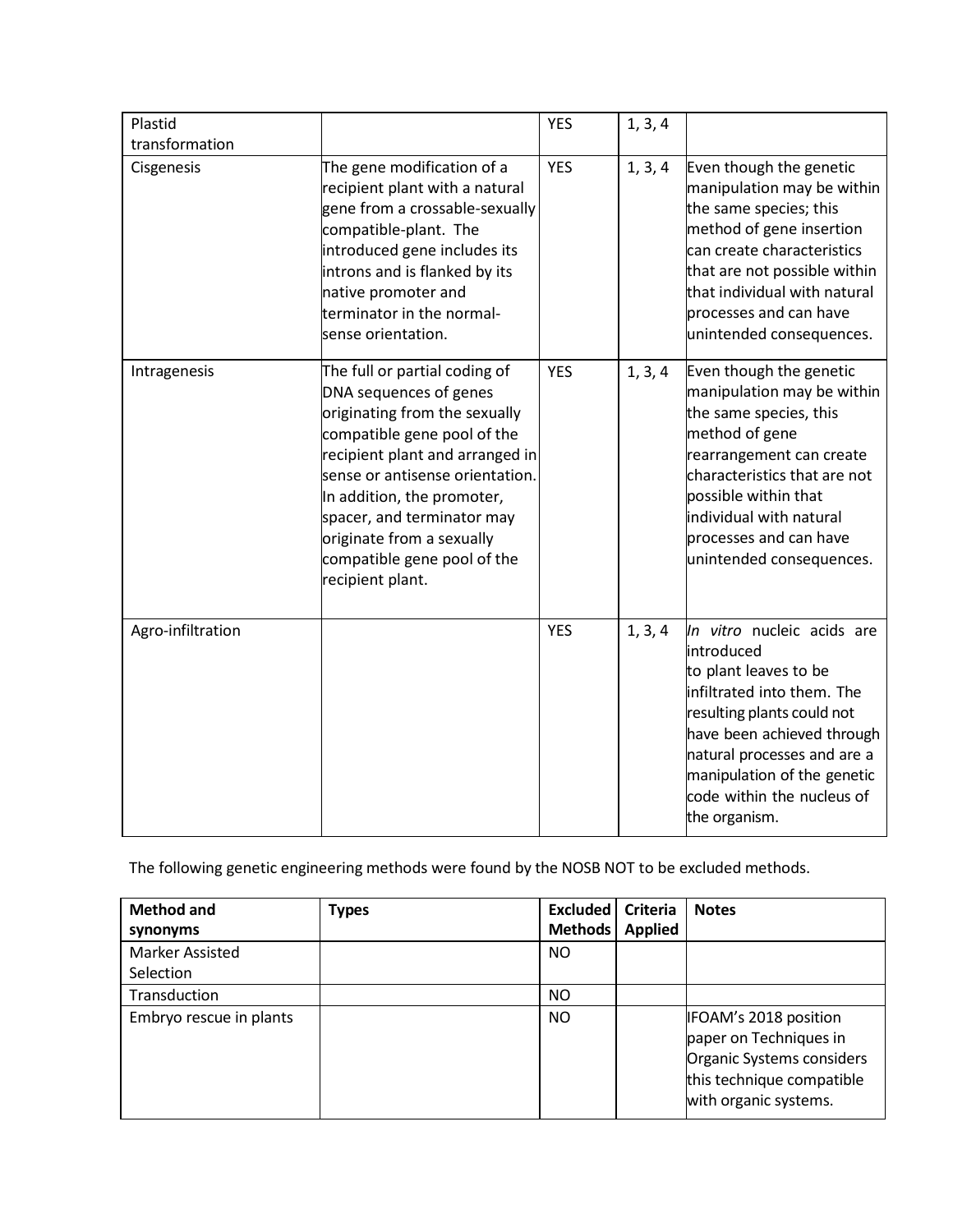#### **Discussion**

The Materials Subcommittee recognizes the topic of genetic engineering and evaluation of excluded methods will remain on our work agenda to determine if new technologies do or do not meet our current definitions. We may also need to incorporate additional criteria to evaluate new and unique technologies.

We are aware that specific laboratory tests are not currently available to detect the use of several new excluded genetic modification technologies in organisms. However, we still believe that the technology should be listed as an excluded method, when appropriate, and anticipate tests or other methods will be developed over time to detect the presence of these technologies. The Materials Subcommittee may put forward another discussion document in the future to aid the NOP in determining how to enforce this prohibition when there is no means to detect an excluded method that may have been used in production.

In the Fall 2018 discussion document, there were descriptions assigned to both cisgenesis and intragenesis. These descriptions are still valid, and in this document we would like to add the following to further clarify these two technologies. There is no further clarification for agroinfiltration proposed.

- Cisgenesis—The gene modification of a recipient plant with a natural gene from a crossablesexually compatible-plant. The introduced gene includes its introns and is flanked by its native promoter and terminator in the normal-sense orientation.
- Intragenesis—The full or partial coding of DNA sequences of genes originating from the sexually compatible gene pool of the recipient plant and arranged in sense or antisense orientation. In addition, the promoter, spacer, and terminator may originate from a sexually compatible gene pool of the recipient plant.

| <b>Terminology</b>                        |                        |                            |                  |                                                                                                                                                                                         |  |  |
|-------------------------------------------|------------------------|----------------------------|------------------|-----------------------------------------------------------------------------------------------------------------------------------------------------------------------------------------|--|--|
| Method and synonyms                       | <b>Types</b>           | Excluded<br><b>Methods</b> | Criteria<br>Used | <b>Notes</b>                                                                                                                                                                            |  |  |
| <b>Protoplast Fusion</b>                  |                        | TBD                        |                  | There are many ways to achieve<br>protoplast fusion, and until the criteria<br>about cell wall integrity are discussed and<br>developed, these technologies cannot yet<br>be evaluated. |  |  |
| <b>Cell Fusion within Plant</b><br>Family |                        | <b>TBD</b>                 |                  | Subject of an NOP memo in 2013. The Crops<br>Subcommittee will continue to explore the issue<br>of detection and testing.                                                               |  |  |
| <b>TILLING</b>                            | Eco-<br><b>TILLING</b> | <b>TBD</b>                 |                  | Stands for "Targeted Induced Local Lesions In<br>Genomes." It is a type of mutagenesis combined<br>with a new screening procedure.                                                      |  |  |

The following methods will continue to be researched in future NOSB proposals.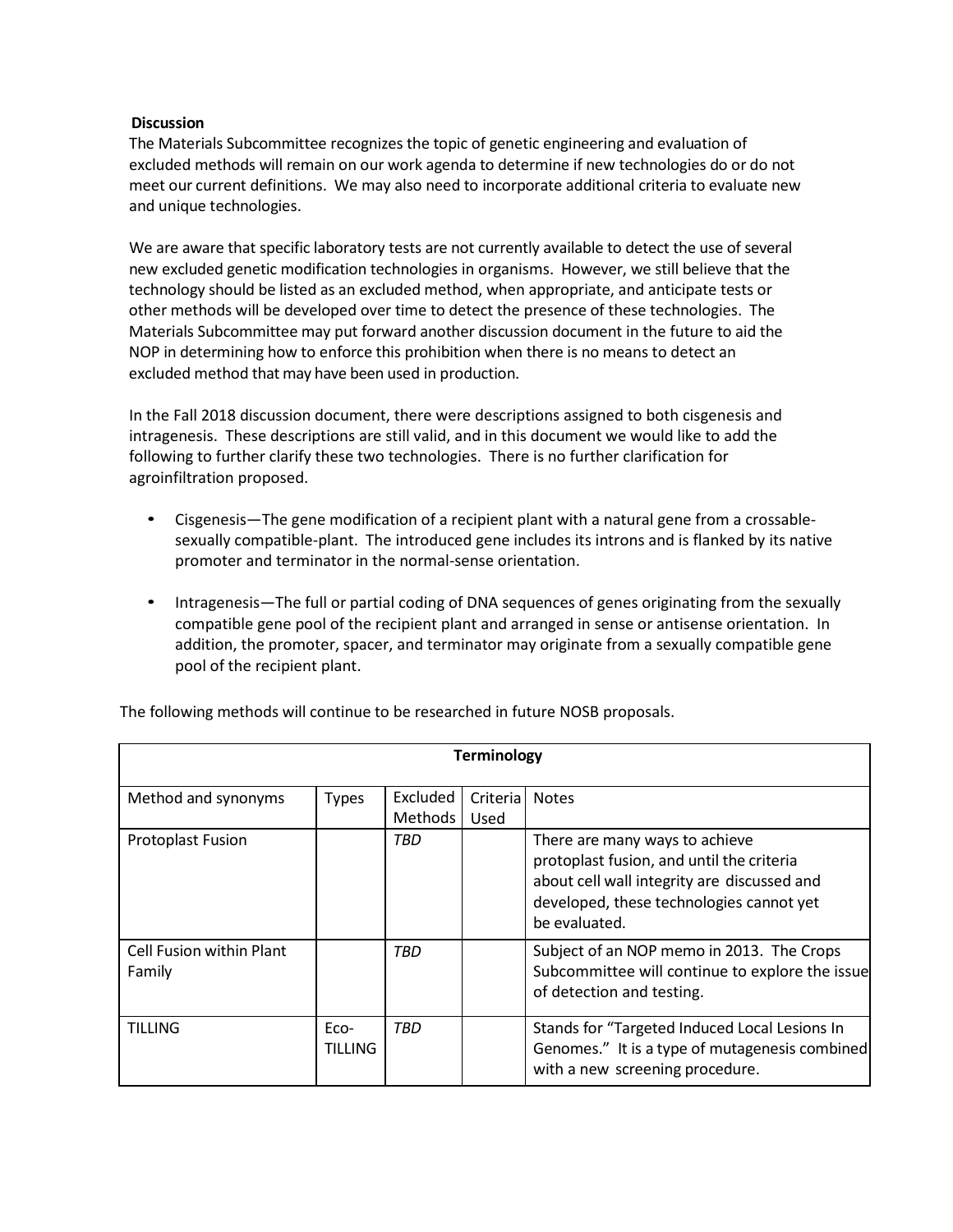| Doubled Haploid<br>Technology (DHT) |                                          | TBD        | There are several ways to make double haploids,<br>and some do not involve genetic engineering<br>while some do. It is difficult or impossible to<br>detect DHT with tests.                                                                                                                                                                                                                                                                                                                                                           |
|-------------------------------------|------------------------------------------|------------|---------------------------------------------------------------------------------------------------------------------------------------------------------------------------------------------------------------------------------------------------------------------------------------------------------------------------------------------------------------------------------------------------------------------------------------------------------------------------------------------------------------------------------------|
| <b>Induced Mutagenesis</b>          |                                          | <b>TBD</b> | This is a very broad term and needs to be<br>classified based on what induces the mutations,<br>such as chemicals, radiation, or other stresses.                                                                                                                                                                                                                                                                                                                                                                                      |
| Transposons                         |                                          | TBD        | Produced from chemicals, ultraviolet radiation,<br>or other synthetic activities considered to be a<br>method of "induced mutagenesis"                                                                                                                                                                                                                                                                                                                                                                                                |
| Embryo transfer in animals          | Embryo<br>rescue<br><i>in</i><br>animals | TBD        | FiBL distinguishes embryo rescue in plants from<br>animals. A technique used in animal breeding,<br>FiBL involves inducing superovulation of the<br>donor with gonadotropins (glycoprotein<br>polypeptide hormones), artificial insemination,<br>recovery of embryos, isolation and storage of<br>embryos, and transfer of embryos into an<br>animal, which results in a pregnancy and<br>hopefully a birth of a live animal at maturity.<br>More research is needed to clarify if use of<br>hormones is essential to this technique. |

#### **Transposons**

- Transposons are jumping genes that can occur in nature and are responsible for mutations through mobile genetic elements. Transposon activity can be modified through stress or genetic engineering to increase mutation rates. Changes or mismatches to the individual nucleotides occurs, altering the cell's genetic identity and genome size. When the transposon cleaves from its original location to another location, there is also a change to the genetic makeup at the site where it no longer resides.
- Transposons are responsible for mutations when moving around within a genome. Various forms of environmental stress, such as heat, cold or drought, as well as stress caused by chemicals or exposure to irradiation, can increase the movement of naturally occurring transposons which then results in higher mutation rates.
- Transposons can also be developed in a laboratory using in vitro nucleic acid techniques to then be introduced into plants or animals.
- IFOAM's 2018 position paper on Techniques in Organic Systems considers transposons caused by physical stress to be compatible with organic systems.
- Transposons, when produced from chemicals, ultraviolet radiation, or other synthetic methods, are considered to be a method of "induced mutagenesis". Further research and discussion are needed to determine if induced mutagenesis methods, both those that are random or targeted, should be considered excluded from organic production, or not.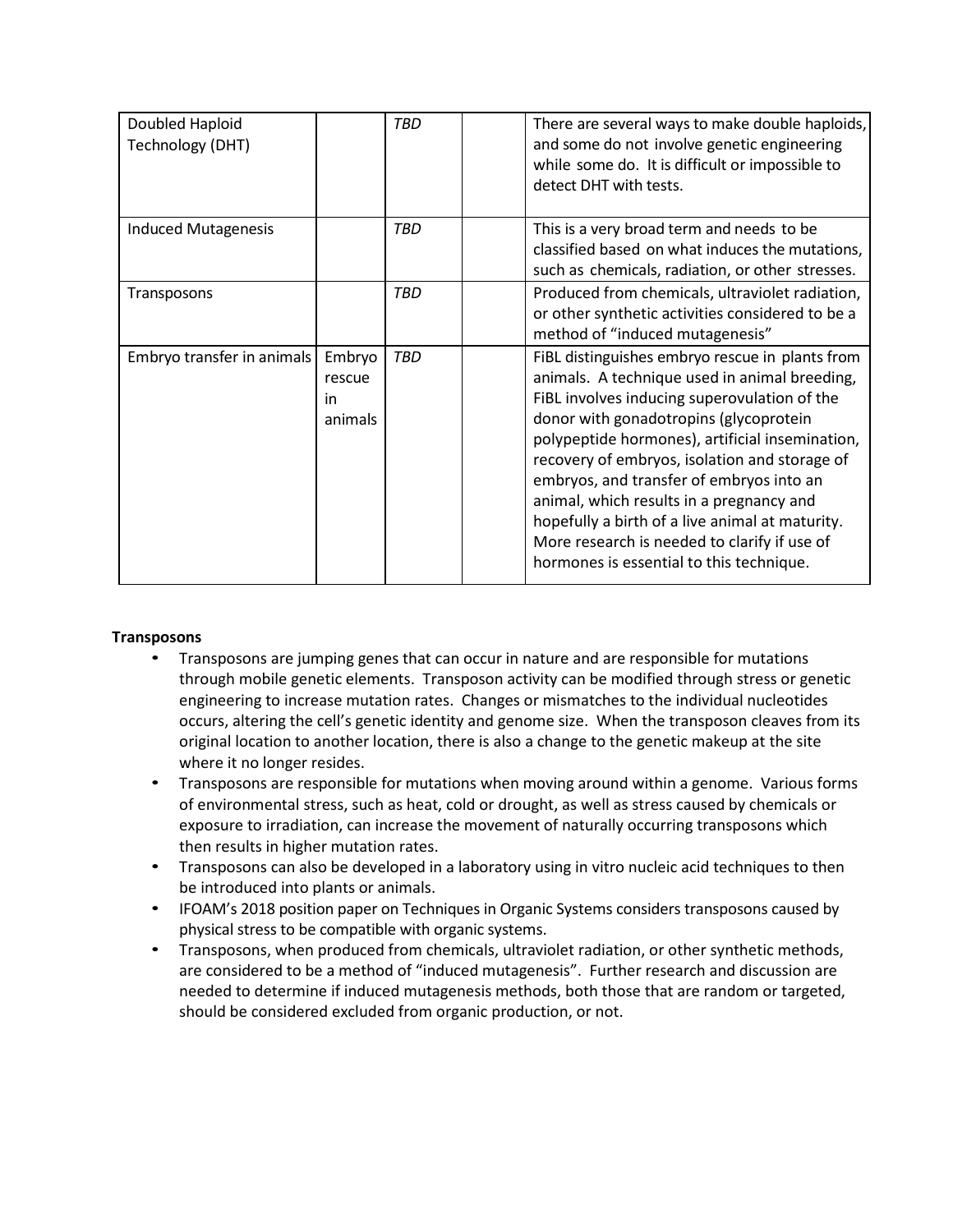The method below has been determined to be an excluded method based upon the criteria listed above.

| Method and synonyms                                                    | Types | Excluded<br><b>Methods</b> | Criteria Used | <b>Notes</b>                                             |
|------------------------------------------------------------------------|-------|----------------------------|---------------|----------------------------------------------------------|
| Transposons developed via<br>use of invitro nucleic acid<br>techniques |       | YES                        | 1, 3, 4       | Developed via use of in vitro nucleic<br>acid techniques |

#### The method below has been determined to **not** be an excluded method based upon the criteria listed above.

| Method and synonyms | <del>Types</del> | Excluded<br><b>Methods</b> | Criteria Used | <b>Notes</b>                                                              |
|---------------------|------------------|----------------------------|---------------|---------------------------------------------------------------------------|
| <b>Transposons</b>  |                  | <b>NO</b>                  |               | Developed through environmental<br>stress, such as heat, drought, or cold |

The method below needs further review.

| Method and synonyms | Types | Excluded<br>Methods | Criteria Used | <b>Notes</b>                                                                                                                              |
|---------------------|-------|---------------------|---------------|-------------------------------------------------------------------------------------------------------------------------------------------|
| Transposons         |       | TBD                 |               | Produced from chemicals, ultraviolet<br>radiation, or other synthetic activities<br>considered to be a method of<br>"induced mutagenesis" |

#### **Future Work on this Topic**

The Materials Subcommittee has developed a discussion document for the April 2019 NOSB meeting to encourage public input on embryo transfer in animals and the various methods of induced mutagenesis.

#### **Subcommittee Proposal**

*The NOSB recommends the NOP add the following to the table of excluded methods, in NOP excluded methods guidance.*

#### 1. **Transposons - Developed via use of in vitro nucleic acid techniques.**

*The NOSB recommends the NOP add the following to the table of "not excluded" methods, in NOP*